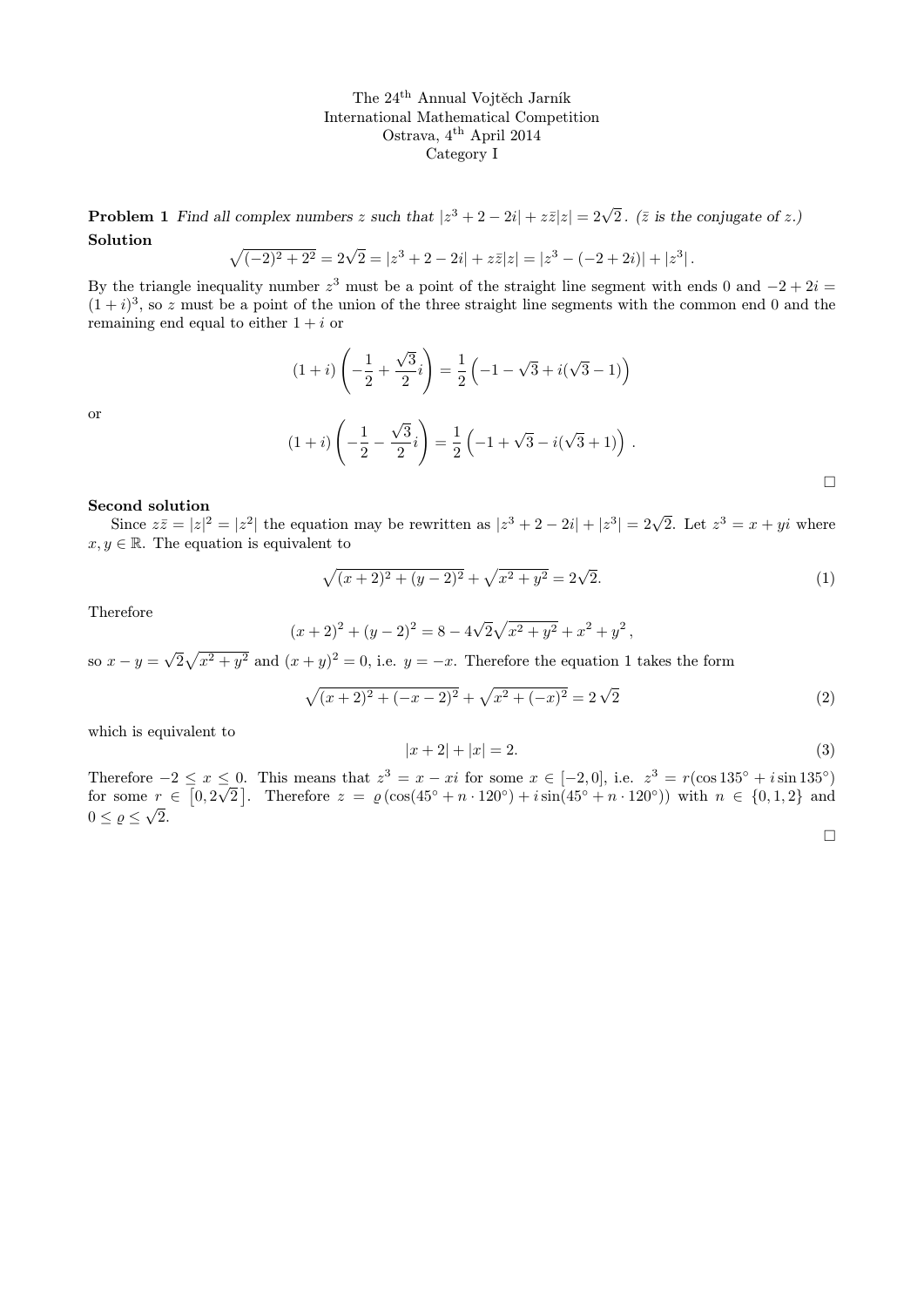**Problem 2** We have a deck of 2n cards. Each shuffling changes the order from  $a_1, a_2, \ldots, a_n, b_1, b_2, \ldots, b_n$  to  $a_1, b_1, a_2, b_2, \ldots, a_n, b_n$ . Determine all even numbers  $2n$  such that after shuffling the deck 8 times the original order is restored.

**Solution** Note that the cards  $a_1$  and  $b_n$  always stay on the top/bottom of the deck respectively. From now on we will ignore the card  $b_n$ . Let us number the positions of the cards:  $f(a_i) = i - 1$ ,  $f(b_i) = n + i - 1$ . Note that the shuffle will put the card with position i to position 2i for every  $i < n$ , or to  $2i - (2n - 1)$  for every  $n \leq i$ .

This shows that the shuffling works like the mapping

$$
\varphi \colon \mathbb{Z}_{2n-1} \to \mathbb{Z}_{2n-1}, \ k \mapsto 2k.
$$

Shuffling 8 times will map each  $k$  to 256 $k$ . So we can reformulate the question:

For what numbers 2n will the following congruence hold for every  $k \in \mathbb{Z}_{2n-1}$ :

$$
k \equiv 256k \pmod{2n-1}
$$

It is easy to see that this congruence holds iff it is true for  $k = 1$ :

$$
1 \equiv 256 \pmod{2n-1}
$$

Which holds iff  $2n - 1$  | 255. So the set we are looking for is:  $\{2, 4, 6, 16, 18, 52, 86, 256\}$ .

 $\Box$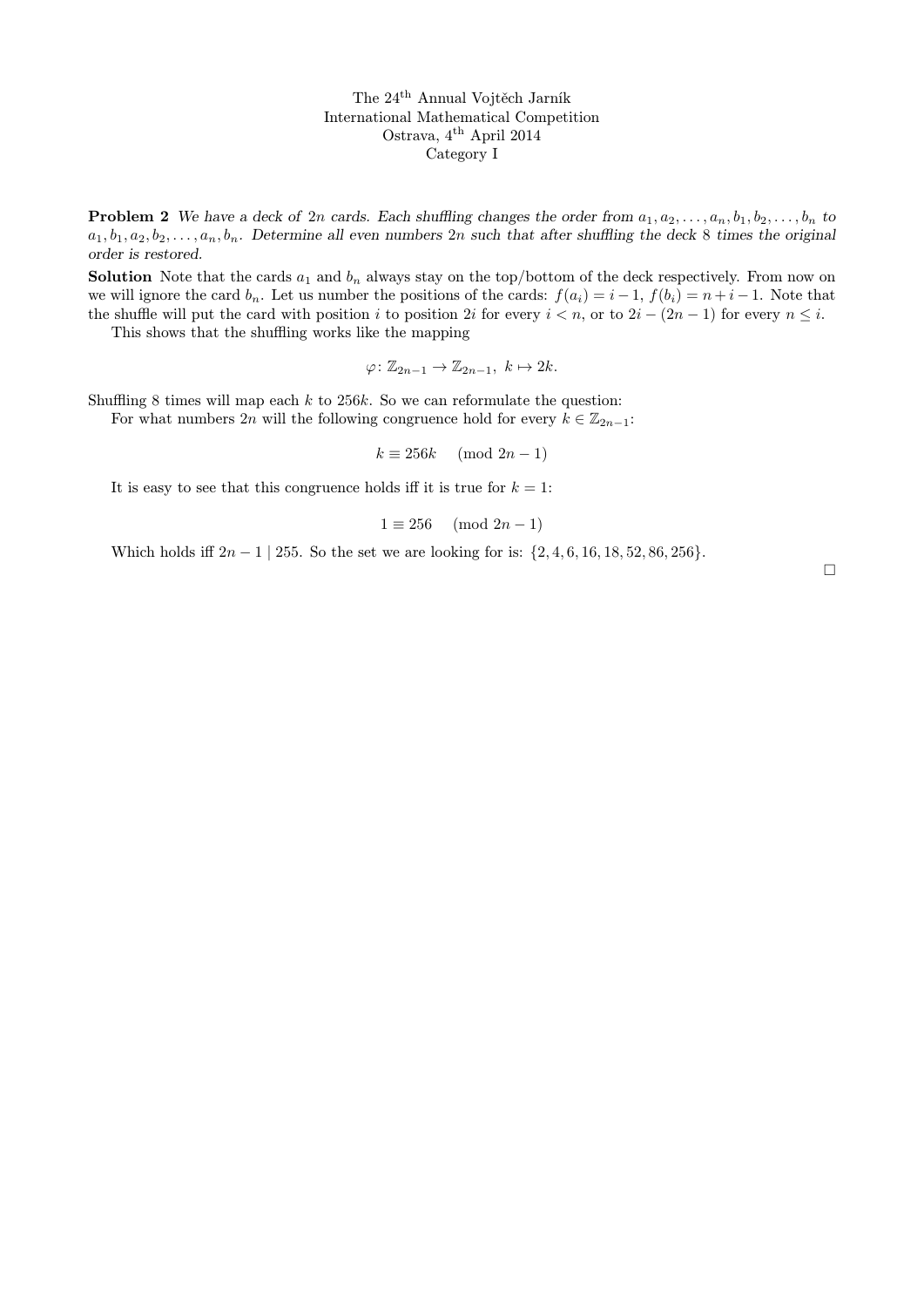**Problem 3** Let  $n \geq 2$  be an integer and let  $x > 0$  be a real number. Prove that

$$
\left(1 - \sqrt{\tanh x}\right)^n + \sqrt{\tanh(nx)} < 1.
$$

Recall that tanh  $t = \frac{e^{2t} - 1}{2t + 1}$  $\frac{c}{e^{2t}+1}$ . **Solution** We will prove that for all real numbers  $x, y > 0$ 

$$
\left(1 - \sqrt{\tanh x}\right)\left(1 - \sqrt{\tanh y}\right) < 1 - \sqrt{\tanh(x + y)}.\tag{1}
$$

Since

$$
\tanh x = \frac{e^x - e^{-x}}{e^x + e^{-x}} = \frac{e^{2x} - 1}{e^{2x} + 1}
$$
 and 
$$
\tanh(x + y) = \frac{\sinh x \cosh y + \sinh y \cosh x}{\cosh x \cosh y + \sinh x \sinh y} = \frac{\tanh x + \tanh y}{1 + \tanh x \tanh y}
$$

the inequality (1) is equivalent to

$$
(1 - u)(1 - v) < 1 - \sqrt{\frac{u^2 + v^2}{1 + u^2 v^2}} \qquad \text{for } 0 < u, v < 1
$$
 (2)

via the substitutions  $u := \sqrt{\tanh x}$  and  $v := \sqrt{\tanh y}$ . The inequality (2) can be shown as follows:

$$
(1 - u)(1 - v) > 0
$$
  
\n
$$
\implies 2(1 + uv) > (1 + u)(1 + v)
$$
  
\n
$$
\implies 2uv > \frac{(1 + u)(1 + v)uv}{1 + uv} = (1 + u)(1 + v) - \frac{(1 + u)(1 + v)}{1 + uv}
$$
  
\n
$$
\implies \frac{(1 + u)(1 + v)}{1 + u^2v^2} > \frac{(1 + u)(1 + v)}{1 + uv} > (1 + u)(1 + v) - 2uv = 2 - (1 - u)(1 - v)
$$
  
\n
$$
\implies \frac{(1 - u^2)(1 - v^2)}{1 + u^2v^2} > 2(1 - u)(1 - v) - (1 - u)^2(1 - v)^2 = 1 - (1 - (1 - u)(1 - v))^2
$$
  
\n
$$
\implies \sqrt{\frac{u^2 + v^2}{1 + u^2v^2}} = \sqrt{1 - \frac{(1 - u^2)(1 - v^2)}{1 + u^2v^2}} < |1 - (1 - u)(1 - v)| = 1 - (1 - u)(1 - v)
$$
  
\n
$$
\implies (1 - u)(1 - v) < 1 - \sqrt{\frac{u^2 + v^2}{1 + u^2v^2}}.
$$

Thus we have shown (1) and from this the assertion follows by induction: Take  $y = x$  for the case  $n = 2$  and  $y = nx$  for the inductive step  $n \to n + 1$ .